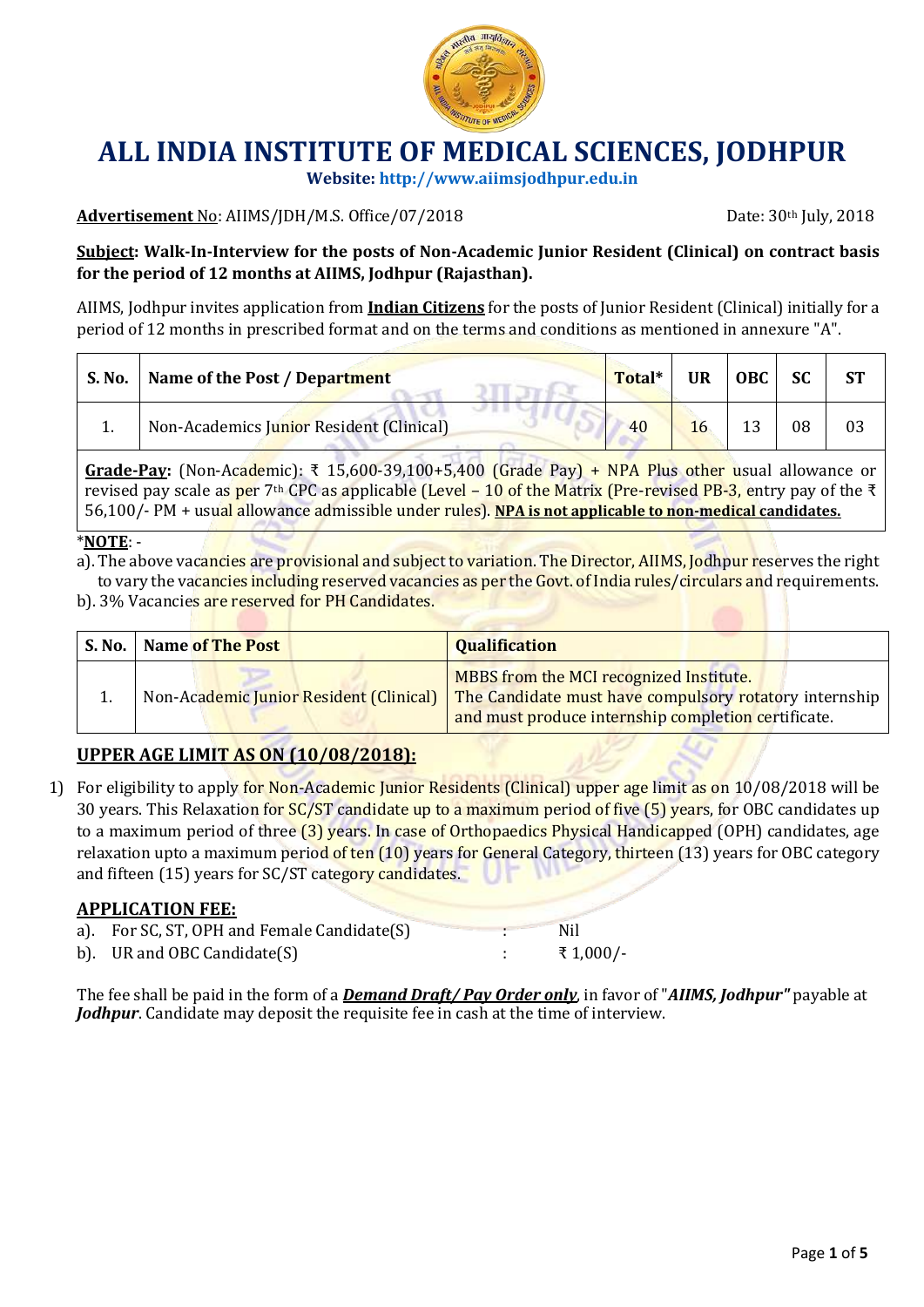

**Website[: http://www.aiimsjodhpur.edu.in](http://www.aiimsjodhpur.edu.in/)**

## **RESERVATION FOR SC/ST/OBC/OPH SHALL BE APPLICABLE AS PER GOVT. OF INDIA POLICY.**

#### **CRITERIA FOR ORTHOPAEDICS PHYSICAL HANDICAPPED**

Candidates with disability of lower limbs between 50% to 70% shall be considered and in case candidates are not available of such disability in the category, then the candidates with disability of lower limbs between 40% to 50% will also be considered for admission.

The disability certificate should be issued by a duly constituted and authorized Medical Board of the State or Central Govt. Hospitals/Institutions.

Note: All candidates, who want to get benefit of reservation/age relaxation/exemption of fee, should enclose a copy of certificate issued by competent authority in support of their claim for reservation exemption of fee and relaxation of age.

#### **DATE & VENUE**

**Walk-In-Interview will be conducted on 10/08/2018 (Friday) at 10:00am at Medical Superintendent Office, 2nd Floor, OPD Block, AIIMS, Jodhpur (Rajasthan).**

#### **REPORTING TIME FOR CANDIDATE**

**Morning 09:00am to 12:00Noon.**

#### **SELECTION PROCEDURE**

The selection will be on the basis of the interview. The list of selected candidates will be uploaded on website. Candidates are advised to check the Institute website regularly for information.

#### **DOCUMENTS TO BE PRODUCED IN ORIGINAL AT THE TIME OF INTERVIEW**

*The Candidate should bring* **following** *original documents and one set of self attested photocopies at the time of Interview with application form:-*

- i. Identity Proof (PAN Card, Passport, Driving License, Voter Card, Aadhar Card etc.)
- ii. Address Proof (Ration Card, Passport, Driving License, Aadhar Card etc.).
- iii. Certificate showing Date of Birth. (10th Certificate/Birth Certificate). *No Age relaxation would be available to SC/ST/OBC candidates applying for unreserved vacancies.*
- iv. Four recent passport size photographs.
- v. Class 10th & 12th Certificates.
- vi. MBBS Mark sheets & Degree.
- vii. FMGE Certificate conducted by NBE (For Foreign Graduate MBBS).
- viii. Attempt Certificate and Internship Completed Certificate.
- ix. Registration with Medical Council of India / State Medical Council (For Medical Candidates)
- x. Reservation category Certificate (OBC\*/SC/ST/PH) *(\*Candidate should belong to non-creamy layer of Central List of OBC).*
- xi. In case of OBC candidate, the OBC certificate must be issued within one year (Older certificate not be entertained).
- xii. Publications (If have).
- xiii. Any other relevant documents.

**Note: Candidate who have not produced the above mentioned original documents at the time of interview will not be considered.**

> **Medical Superintendent** AIIMS, Jodhpur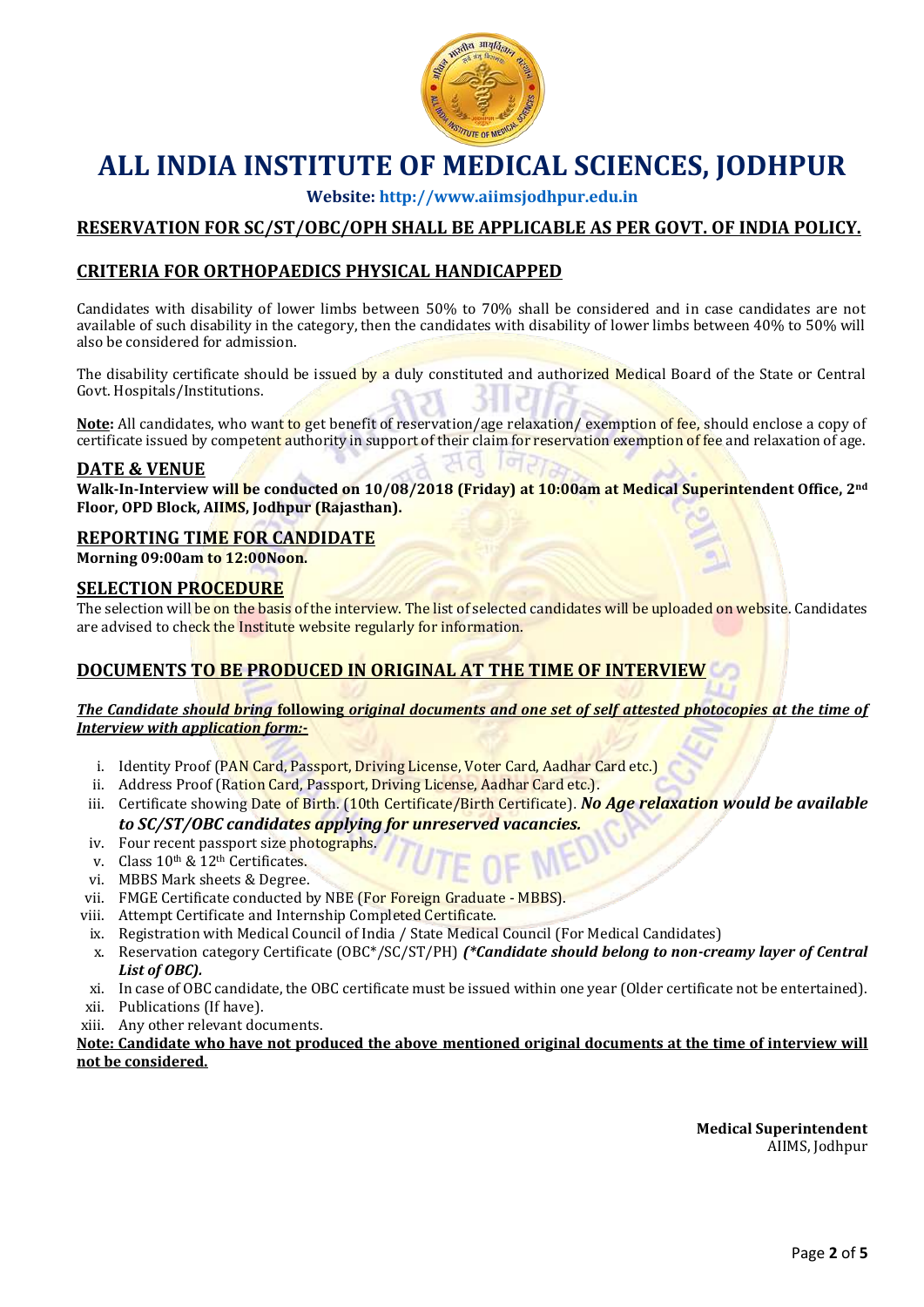

**Website: [http://www.aiimsjodhpur.edu.in](http://www.aiimsjodhpur.edu.in/)**

#### **Annexure 'A' TERMS & CONDITIONS**

**Tenure: -** The appointment is **purely on contract** basis initially for a period of 12 months. This appointment will not vest any right to claim by the candidate for regular appointment or permanent absorption in the institute OR for continued contractual appointment which may be renewed or terminated as decided by the Institute.

**Remuneration: -** The appointment will entitle the appointee to a remuneration as mentioned.

**Expiry of Appointment: -** The contract will automatically expire on completion of 12 months until it is renewed with mutual consent for the decided period. The contractual appointment can be terminated at any time by the Institute. The employee can also leave the Institute by giving 30 days' notice or salary in lieu thereof.

Leave: - The leave entitlement of the appointee shall be governed by the Institute's leave rules as amended from time to time.

The Competent Authority reserves the right to change the number of vacancies, withdraw the process in full or in part and also the right to reject any or all applications received without assigning any reasons or giving notice etc.

The prescribed qualification is minimum requirement and mere possessing the same does not entitle any candidate for selection.

This appointment is whole time and private practice of any kind is prohibited.

He/She will have to work in shifts and can be posted at any place in the Institute.

He/She should also note that he/she will have to conform to the rules of discipline and conduct as applicable to the Institute employees.

No travelling or other allowances will be paid to the candidate for joining the post.

The candidate should not have been convicted by any Court of Law.

Canvassing in any form will render the candidate disqualified for the post.

If any declaration given or information furnished by the candidate proves to be false or if the candidate is found to have willfully suppressed any material information, he/she will be liable to be removed from services and such action as the appointing authority may deem fit.

The decision of the Competent Authority regarding selection of the candidate will be final and no representations will be entertained in this regard. The decision of the committee shall be final and binding.

### *All disputes will be subject to jurisdiction of Court of Law at JODHPUR (Rajasthan).*

**Medical Superintendent** AIIMS, Jodhpur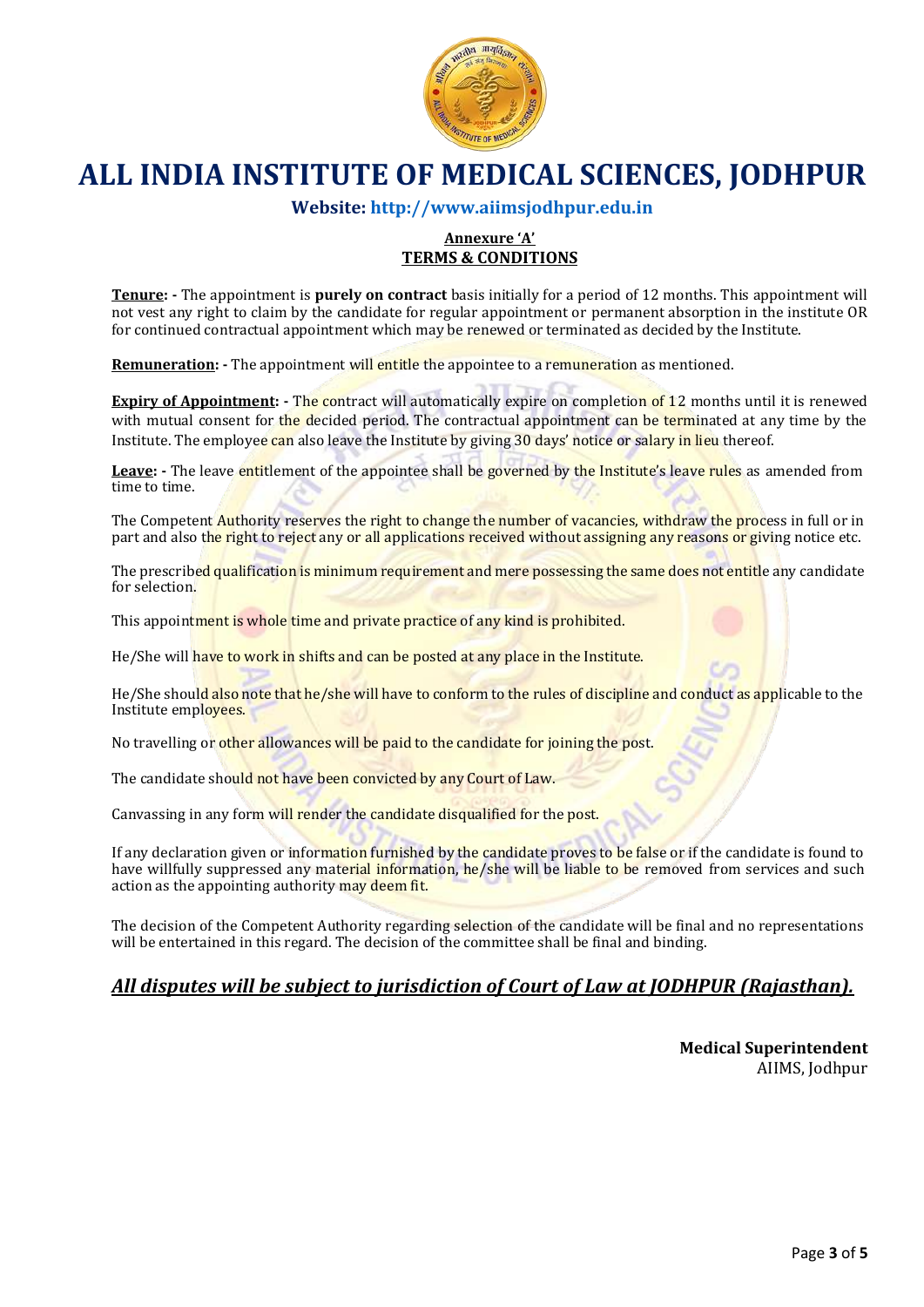

**Website: [http://www.aiimsjodhpur.edu.in](http://www.aiimsjodhpur.edu.in/)**

| Advertisement No.                                                 |  |           |                                                                                                          |                         |  |  |  |  | AIIMS/JDH/M.S. Office/07/2018 |  |                        |  |                                                         |  |  |  |  |  |  |
|-------------------------------------------------------------------|--|-----------|----------------------------------------------------------------------------------------------------------|-------------------------|--|--|--|--|-------------------------------|--|------------------------|--|---------------------------------------------------------|--|--|--|--|--|--|
| Name of the Department applied for                                |  |           |                                                                                                          |                         |  |  |  |  |                               |  |                        |  | Please attached<br><b>Recent Passport Size</b><br>Photo |  |  |  |  |  |  |
| Name of the Post                                                  |  |           |                                                                                                          |                         |  |  |  |  |                               |  |                        |  |                                                         |  |  |  |  |  |  |
| <b>Personal Details (IN CAPITAL LETTERS)</b>                      |  |           |                                                                                                          |                         |  |  |  |  |                               |  |                        |  |                                                         |  |  |  |  |  |  |
| 1. Full Name                                                      |  |           |                                                                                                          |                         |  |  |  |  |                               |  |                        |  |                                                         |  |  |  |  |  |  |
| 2. Father's Name                                                  |  |           |                                                                                                          |                         |  |  |  |  |                               |  |                        |  |                                                         |  |  |  |  |  |  |
| 3. Address for<br>Correspondence with PIN<br><b>Code Numbers</b>  |  |           |                                                                                                          |                         |  |  |  |  |                               |  |                        |  |                                                         |  |  |  |  |  |  |
| <b>4. Permanent Address</b><br>with PIN Code Numbers              |  |           |                                                                                                          |                         |  |  |  |  |                               |  |                        |  |                                                         |  |  |  |  |  |  |
| 5. E-Mail Id                                                      |  |           |                                                                                                          |                         |  |  |  |  |                               |  |                        |  |                                                         |  |  |  |  |  |  |
| <b>(IN BLOCK LETTERS ONLY)</b><br>6. Phone / Cell No.             |  | $\ddot{}$ | 9 <sub>1</sub>                                                                                           | $\overline{\mathbf{1}}$ |  |  |  |  |                               |  |                        |  |                                                         |  |  |  |  |  |  |
| <b>Alternet Number (Mobile / Telephone)</b>                       |  | $\ddot{}$ | 9                                                                                                        | $\mathbf{1}$            |  |  |  |  |                               |  |                        |  |                                                         |  |  |  |  |  |  |
| 7. Date of Birth<br>D<br>(Please Attach Document for<br>Evidence) |  |           | $\mathbf Y$<br>Y<br>Y<br>$\mathbf Y$<br>M<br>M<br>8. Nationality<br>D<br>9. State to which you<br>belong |                         |  |  |  |  |                               |  |                        |  |                                                         |  |  |  |  |  |  |
| 10. If Physically Challenged<br>Candidate                         |  |           | <b>Type of Handicap</b>                                                                                  |                         |  |  |  |  |                               |  |                        |  |                                                         |  |  |  |  |  |  |
| 11. Category (Please Oonly) Tick Only                             |  |           | <b>UR</b><br>OBC                                                                                         |                         |  |  |  |  |                               |  | <b>SC</b><br><b>ST</b> |  |                                                         |  |  |  |  |  |  |